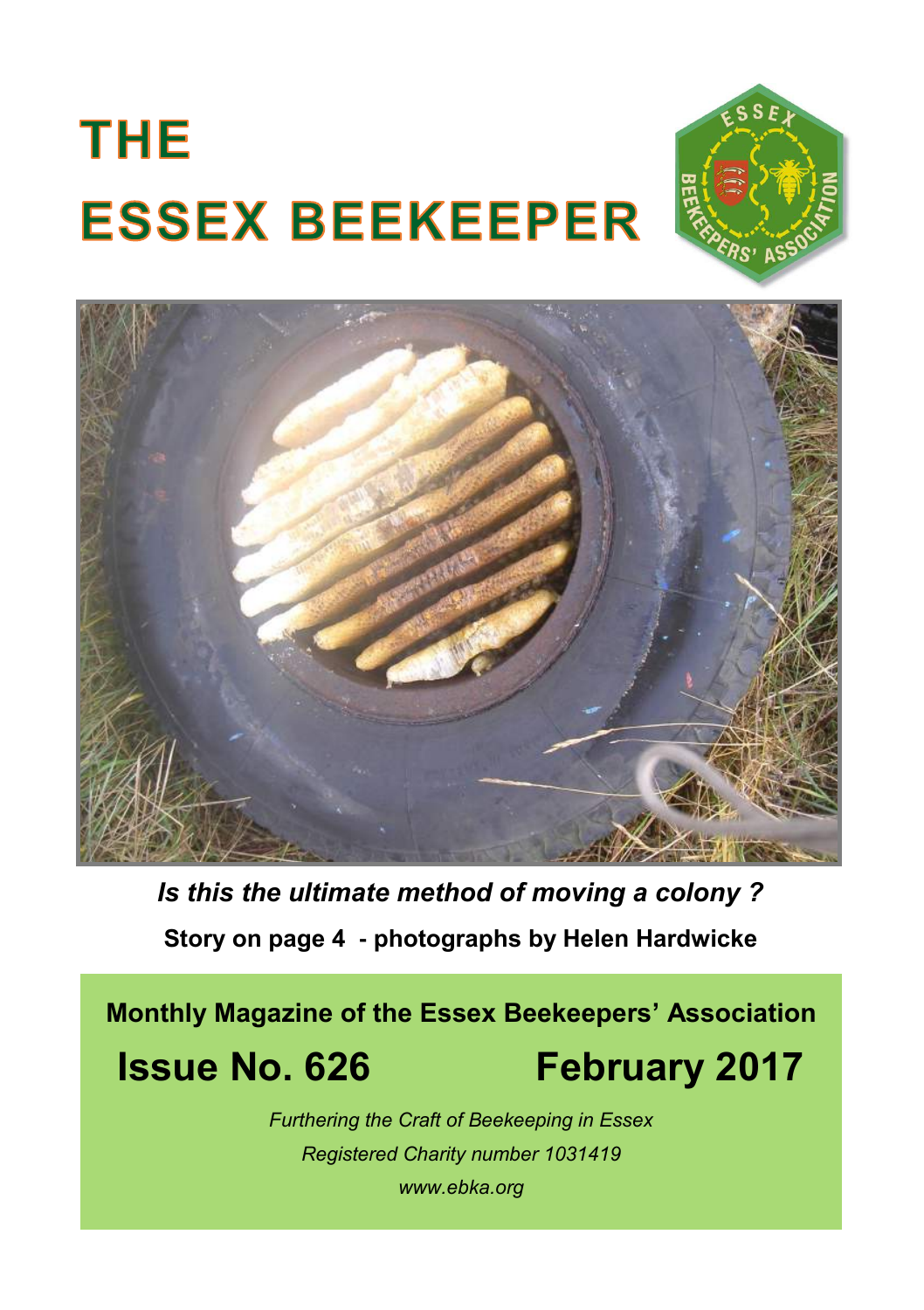### **Divisional Meetings Diary dates for February & March 2017**

| 2 Feb    | Thursday<br>8.00pm       | <b>Harlow</b>                  | ʻSpring<br><b>Preparation'</b> with David McCorkindale.<br>Kings Church, Red Willow, Harlow CM19 5PA                                 |  |  |
|----------|--------------------------|--------------------------------|--------------------------------------------------------------------------------------------------------------------------------------|--|--|
| 2 Feb    | Thursday<br>8.00pm       | <b>Romford</b>                 | Chadwick Hall, Main Road, Gidea Park RM2<br>Tba                                                                                      |  |  |
| 7 Feb    | Tuesday<br>7.30pm        | <b>Saffron</b><br>Walden       | 'Nucleus Colonies & Nucleus Boxes' - Robert<br>Pickford.<br>Thaxted Day centre, Vicarage lane,<br>Thaxted CM6 2RL                    |  |  |
| 15 Feb   | Wednes-<br>day<br>7.30pm | Dengie 100<br>& Maldon         | The Oakhouse, High Street, Maldon CM9 5PR                                                                                            |  |  |
| 16 Feb   | Thursday<br>7.30pm       | <b>Epping</b><br><b>Forest</b> | AGM recommencement.<br>Beekeepers workshop.<br>Chingford Horticultural Hall                                                          |  |  |
| 20 Feb   | Monday<br>7.30pm         | <b>Chelmsford</b>              | Tba - The Link, Rainsford Road, Chelmsford CM1<br>2XB                                                                                |  |  |
| 22 Feb   | Wednes-<br>day<br>7.30pm | <b>Southend</b>                | Watchout! - Exotic pests'. Asian Hornet, Small<br>Hive Beetle, etc. - Bob Smith NDB. WI Hall, Belling-<br>ham Lane, Rayleigh SS6 7ED |  |  |
| 23 Feb   | Thursday<br>7.30pm       | <b>Colchester</b>              | Langham Community Centre, School Road,<br>Tba<br>Colchester CO4 5PA                                                                  |  |  |
|          |                          |                                | Annual Dinner - Constitutional Club, Braintree CM7                                                                                   |  |  |
| 25 Feb   | Saturday                 | <b>Braintree</b>               | 1TY                                                                                                                                  |  |  |
| 2 March  | Thursday<br>7.30pm       | <b>Harlow</b>                  | Tba<br>Kings Church, Red Willow, Harlow CM19 5PA                                                                                     |  |  |
| 2 March  | Thursday<br>8.00pm       | <b>Romford</b>                 | 'Swarm Control' - Pat Allen. Chadwick Hall, Main<br>Road, Gidea Park RM2 5EL                                                         |  |  |
| 16 March | Thursday<br>7.30pm       | Epping<br>Forest               | 'Queen finding and Swarm Control' - Chingford<br><b>Horticultural Hall</b>                                                           |  |  |
| 20 March | Monday<br>7.30pm         | <b>Chelmsford</b>              | Tba - The Link, Rainsford Road, Chelmsford CM1<br>2XB                                                                                |  |  |
| 21 March | Tuesday<br>7.30pm        | <b>Saffron</b><br>Walden       | 'From Wax to Candle' - Richard Ridler. Sewards<br>End Village Hall, Radwinter Rd, Sewards End CB10<br>2LG                            |  |  |
| 22 march | Wednes-<br>day<br>7.30pm | <b>Southend</b>                | 'How to Shine with your Beeswax' Jean Smye.<br>WI Hall, Bellingham Lane, Rayleigh SS6 7ED                                            |  |  |
| 24 March | Friday<br>8.00pm         | <b>Braintree</b>               | 'Swarm Collection and Rehiving' - Stuart Mitson &<br>Sam Pilgrim - Constitutional Club, Braintree CM7 1TY                            |  |  |

#### **NOTE TO ALL DIVISIONAL SECRETARIES**

**Please notify Jean by the 4th of each month of your meetings, Jean Smye - jsmye@sky.com**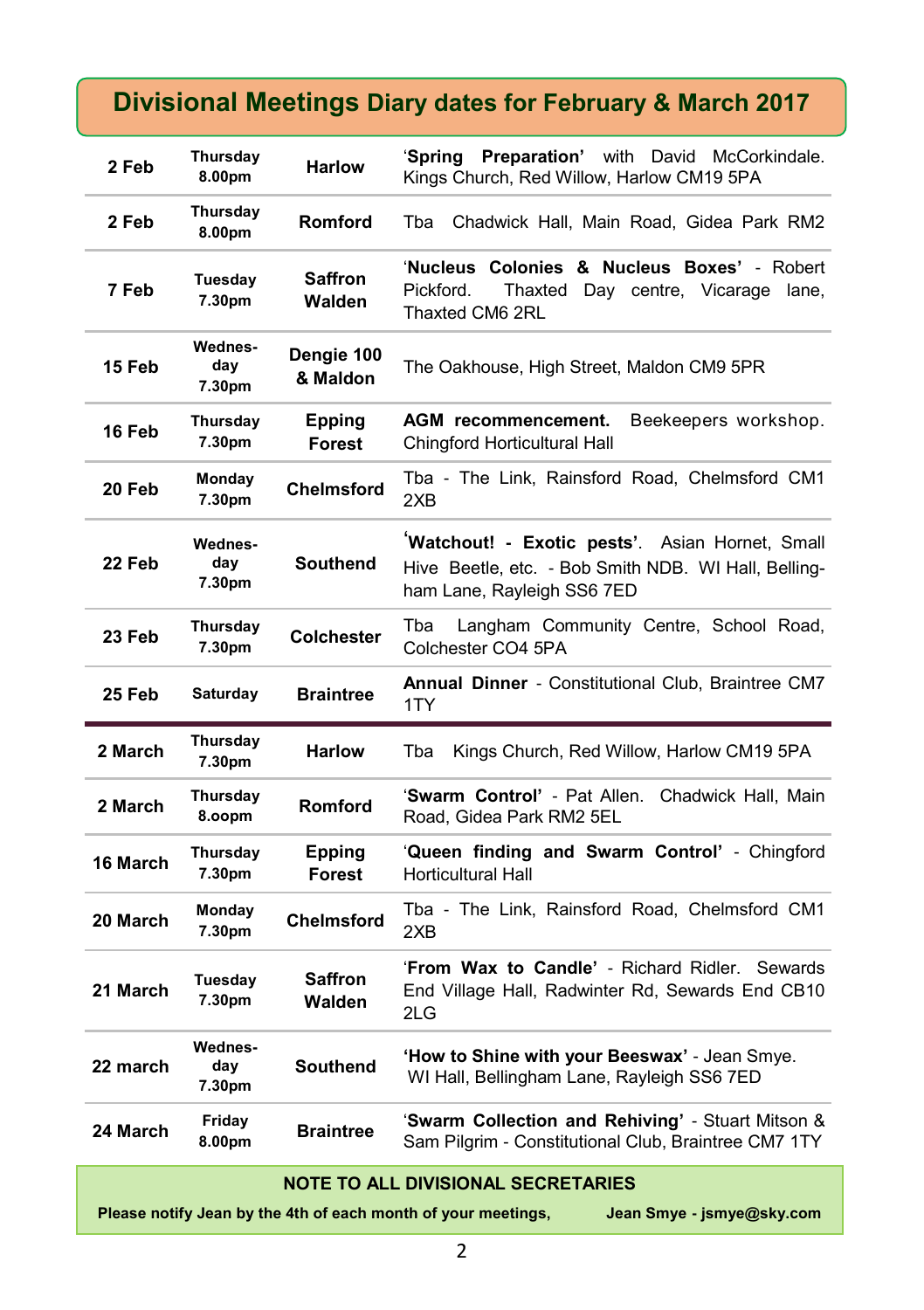# **Vacancy for the EBKA General Treasurer**

At this year's AGM in March, Bob Manning, the current Treasurer will come to the end of his term of office and there will be a vacancy to fill this important role.

The position requires a member with an understanding of accounting procedures and with experience in dealing with accounts to the level of producing an annual set of accounts. Experience of charity accounting an advantage. A working knowledge of computerised accounting systems would also be a requirement.

If you wish to be considered for this role or require further information, please contact Bob Manning on **01708 760770** or email **edwin.manning@virginmedia.com** 

## *2017 DATES FOR YOUR DIARY*

## **The EBKA AGM**

**is to be held at 2pm on Saturday 18 March in Room EO6 at Writtle College, Lordship Road, Chelmsford, CM1 3RP**

## **The Ted Hooper Memorial Lecture**

**is to be held at 2pm on Sunday 2 April at the Coach House, Marks Hall, Coggeshall CO6 1TG. The speaker this year is Professor Dave Goulson of the BumbleBee Trust**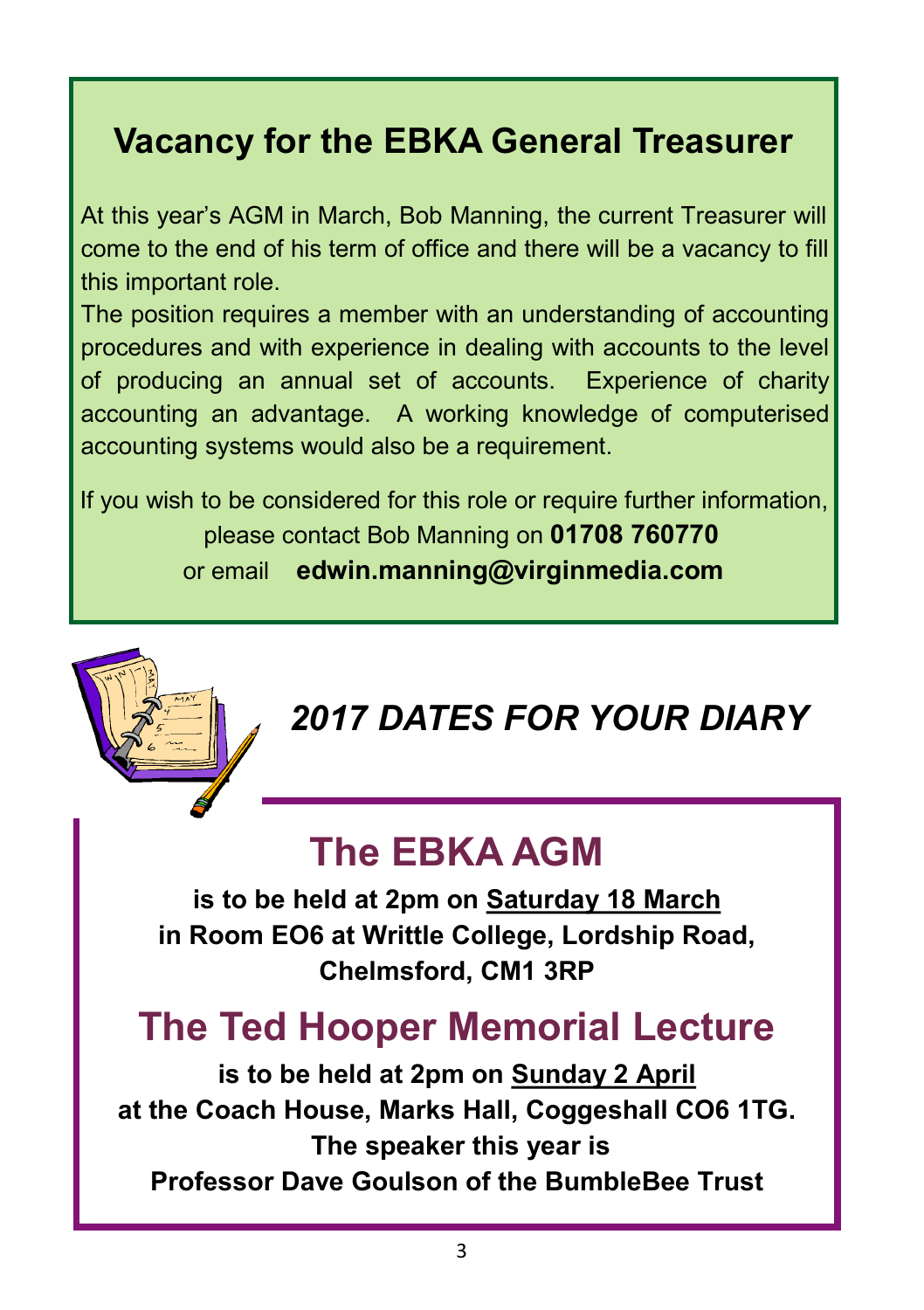## **Eco - hive 2016 ?**

#### **Helen Hardwicke - Chelmsford Division**

After the interesting talk on bee space at the last EBKA conference and discussion of the various types of hive - a new type was recently brought to our attention!!

When a member of our boat club decided to replace the wheels on his boat trailer, he had a nasty shock. On lifting the protective board he was met by a number of flying insects and retreated rapidly – wasps or bees? This was related to us at a dinner on a Saturday evening and on Monday husband Roy went to investigate.



What he found was a live colony of honey bees in residence which he undertook to remove. The tyres have been transported to our garden, and re-assembled, where the colony is awaiting spring and weather warm enough to transfer them to a more conventional hive.

I don't think the woodpeckers, which are currently doing our hives a



lot of damage, would make any inroads here. However, the 'supers' are a tad heavy so not for beekeepers with bad backs!

The bees though obviously had all they wanted here  $-$  a top entry under the covering board and a clean, dry ventilated space in which they could build and maintain comb and defend against most intruders except perhaps the human kind.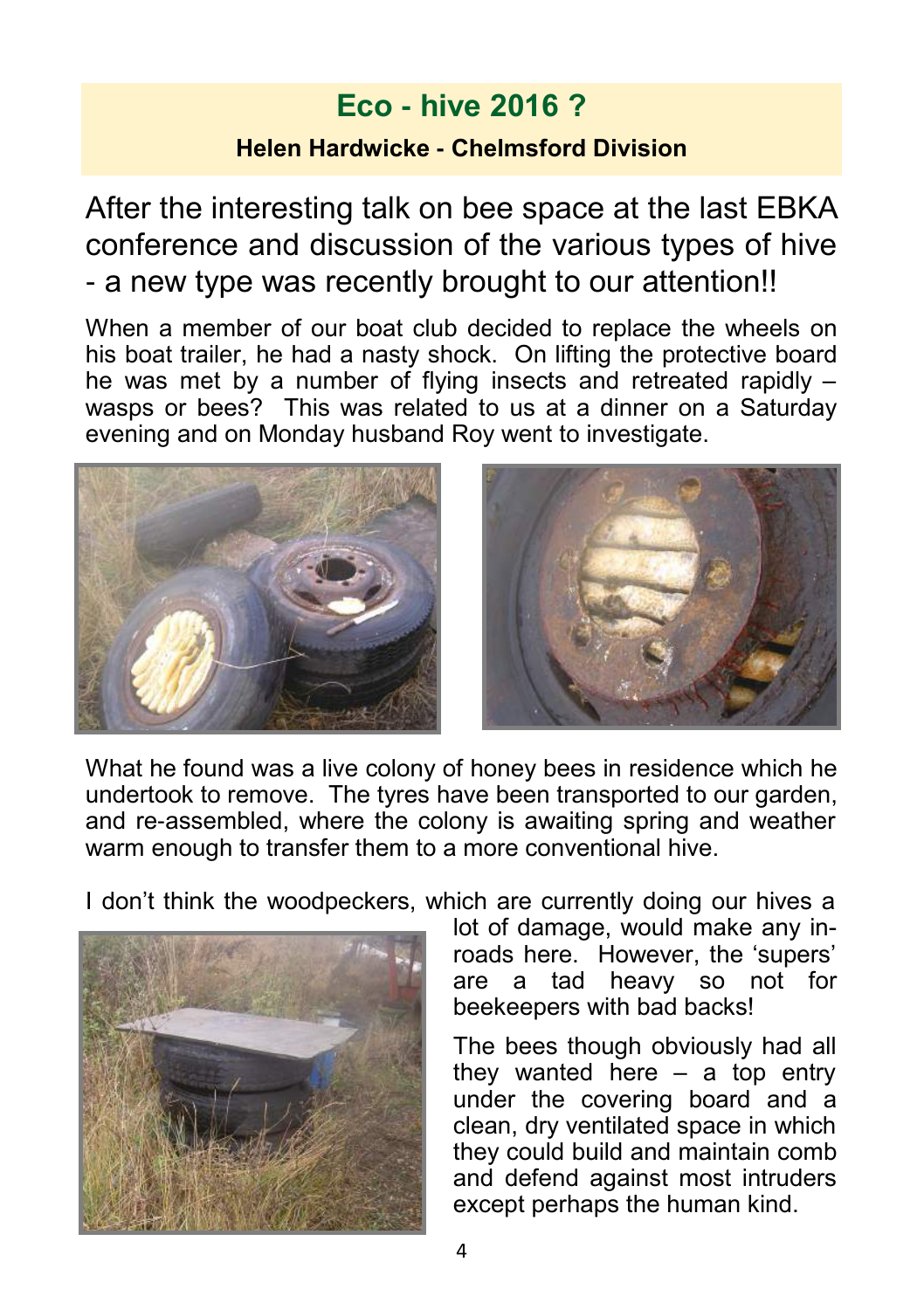# **East Anglian Bee Forum 2016**

This took place on Wednesday 14<sup>th</sup> September 2016 and was held in the Arkenstall Centre, Haddenham CB6 3XD.

Essex was represented by Jim McNeill, Jean Smye and Ian Nichols, with others from Bedfordshire, Cambridgeshire, Rutland, Leicestershire, Lincolnshire, Norfolk, and Suffolk. The 'Ministry Men' included: Keith Morgan, Giles Budge, Karen Phillips and Nigel Semmence, with the Seasonal Bee Inspectors – David Bonner, David Burns, Fred Daynes, Peter Fogle and Paul Horton

Keith Morgan welcomed all and he invited each to say who they were and what sort of a season their bees had experienced.

He listed the *Disease Days* that had been held with the county BKAs across the region and invited bids for more in 2017.

He described **DASH - Disease Awareness Scheme for Honey Bees** - an initiative with the Bee Farmers that, after accreditation, allows them on finding brood disease to deal with it themselves using shook swarm or destruction, not the anti-biotic, OTC. Experience had shown that the scheme enabled the bee inspectors to concentrate on disease areas. Two more accreditation days are planned for October 2016. Those accredited will be audited after three years. So far, the scheme seems to be successful.

#### **Chronic Bee Paralysis Virus**.

A talk by Dr Giles Budge, FRES, Crop & Bee Health, Fera Institute for Agri-Food Research and Information, Senior lecturer, Newcastle University.

CBPV is a very interesting RNA virus; the particles are anisometric (asymmetric) 30 - 60 nm long, 20 nm wide. Craig Venter (the man who first sequenced the human genome, his own) in his 2004-2006 Global Ocean Sampling Expedition circumnavigation found nothing like it. Chevin *et a*l 2015 found it has only 2 RNA fragments (like small chromosomes) and 7 putative genes. The genome was sequenced by Youssef *et al* 2015. Its details were first reported by Bailey 1980 (*one of Dr Budge's heroes*); in 1983 he classified it in two types:

Type 1: trembling wings and bodies, flightless - and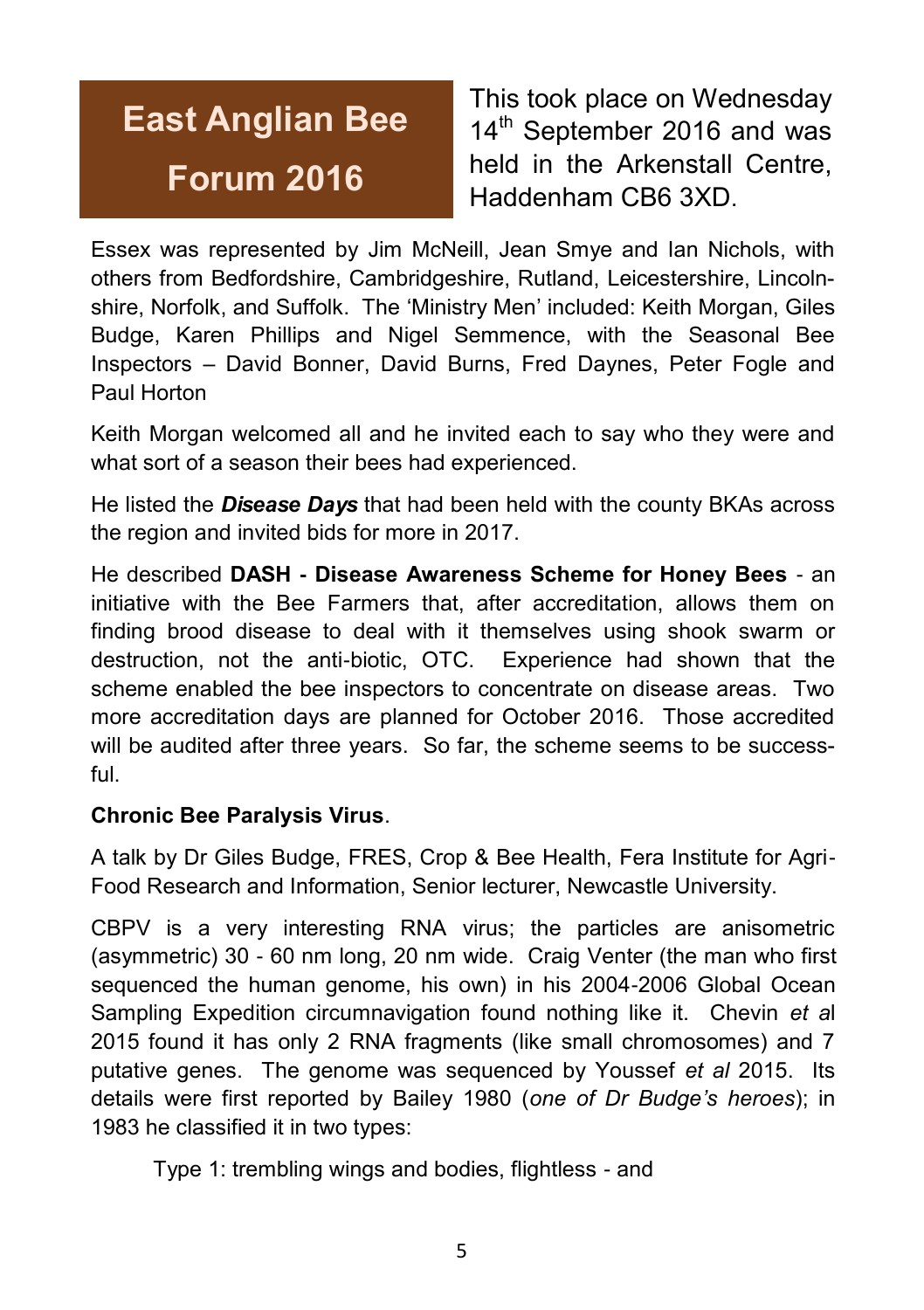Type 2; black, hairless, sometimes known as black robbers / little blacks / etc, often with nibbled wings. There are cases of mistaken mis-identification with ABPV, KBV, IAPV, pesticide poisoning and acarine (crawling bees)

| <b>CBPV</b>                          | <b>Poisoning</b>                |
|--------------------------------------|---------------------------------|
| Circling                             | 'Zapped fly' syndrome           |
| Trembling                            |                                 |
| Inability to take off                |                                 |
| <b>Hairless</b>                      |                                 |
| Dark                                 |                                 |
| Shiny                                |                                 |
| Many dead bees (up to 50 mm<br>deep) | Few dead in hive                |
| Many dead outside entrance           | Few dead outside entrance       |
| Few dead across apiary               | Carpet of dead across wide area |



Transmission. There is no evidence of Varroa involvement.

Injection  $(10^2 \text{ copies}).$ 

Mechanical/topical/Cuticular (10<sup>6</sup> copies) Faecal/oral  $(10^{10}$  copies.

Glandular secretions, pollen, mandibular and hypophrangeal glands. Not detected in honey or royal jelly.

Symptomatic - individual bees may have  $10^{15}$  copies.

May be present in all life stages.

#### **Global prevalence.**

Every continent. Denmark 4%, France 28%, Uruguay 47%.

In the UK: Rothamsted 4.8%, mainly sick colonies: 16%, random: 0.7% (Budge). Spatial distribution: mainly south and west. Occurrence: early summer. In the UK, reported to be associated with Nosema. Queens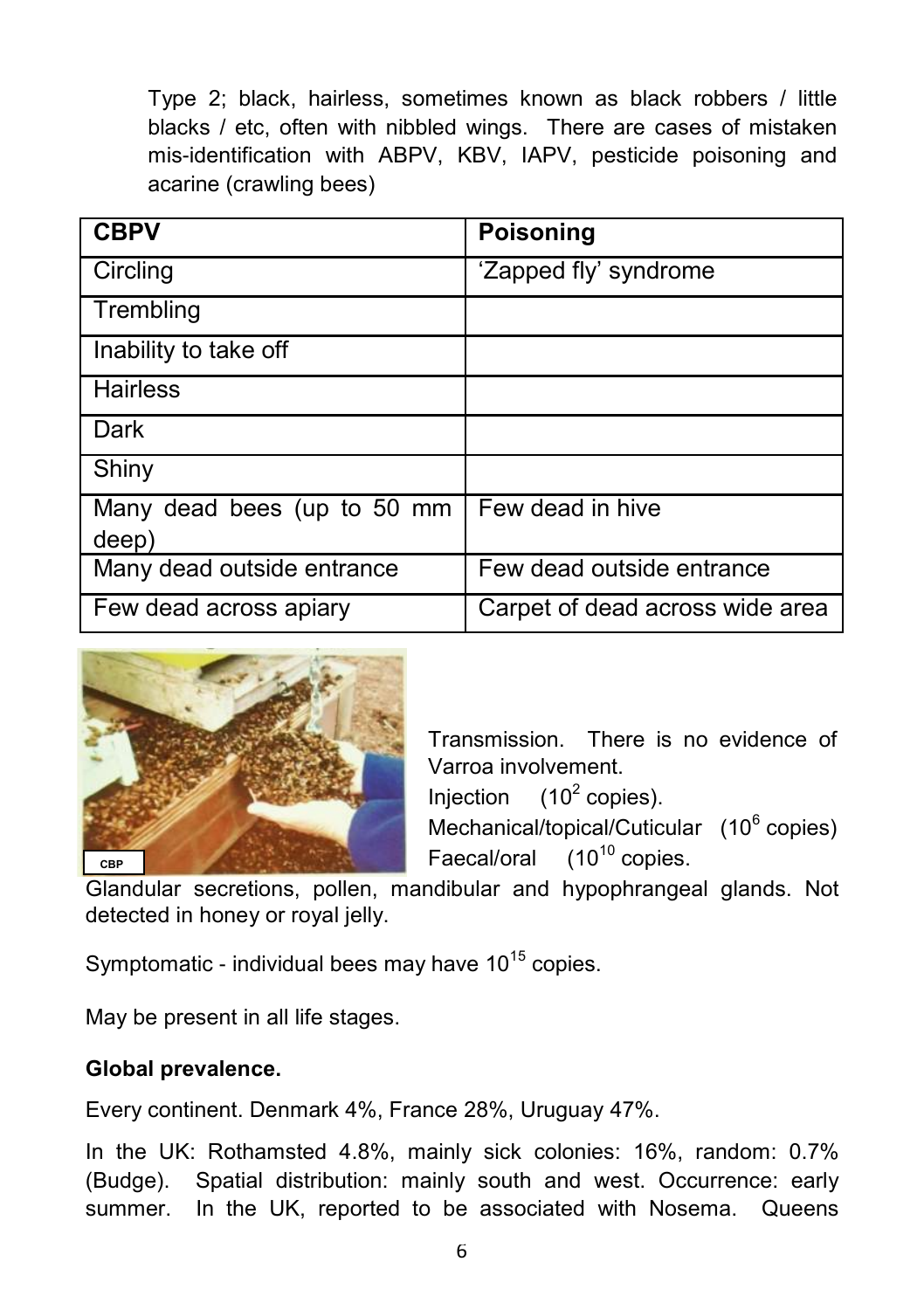appear to be as susceptible as workers.

It is found in ants (Celle *et al* 2008); 1,000x more virus in ants than in dead bees. Could there be a putative association with forest, e.g Black Forest?

#### **Summary**

- Chronic bee paralysis virus is an unusual RNA virus difficult to study
- CBPV causes individual and colony level mortality
- Global distribution with apparently higher prevalence in May/June.
- Associated with *Nosema ceranae* and putatively more common in the South?
- Transmission can be mechanical, faecal/oral or injection.
- All life stages and castes can be infected with the virus but many needed.
- *Apis mellifera ligustica, mellifera* and *carnica* all susceptible. Buckfast?
- Several associated factors including confinement, environment, ants

'Gender-bender' bacteria that kill only males?'

#### **Drivers of Honey Bee Colonies Losses:** *(Vanbergen et al 2013)*

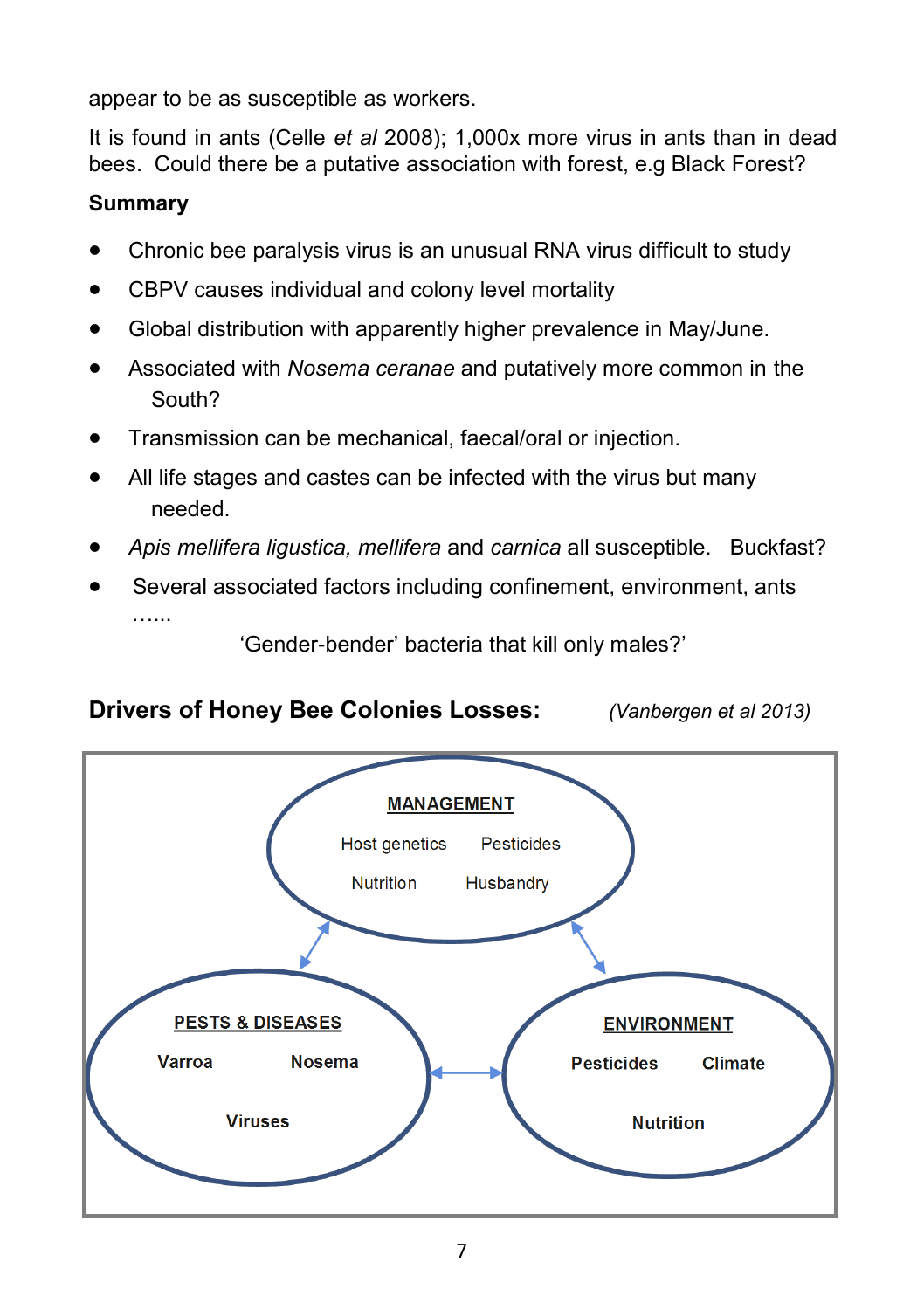In Dr Budge's opinion, these are – in reverse order of importance:

#### **10. Nosema.**

- **9**. **Pesticides**: particular attention has focussed on neonicotinoids and so Dr Budge mainly looked at the literature surrounding this class of insecticide:
- Realistic field experiments in Sweden found no impact on honey bees but impacts on other pollinators (solitary bees and bumblebees).
- A Swiss field experiment using half a field dose found honey bee queen sperm from spermatheca reduced and the resulting queen success reduced.
- Soil testing has shown neonicotinoids still in soil and wild flowers 2-3 years after use. 43% positive in soil after 3 years. 58% *Imidacloprid*  still in wild flower pollen but not OSR. Honey bees exposed by collecting non crop pollen but levels low. Strongest impact was *Imidacloprid* class.

When neonicotinoids used, farmers were using ⅓ fewer sprays – so need to consider farming benefits as well as environmental costs.

- 8 **Genetics** (12,942 queens imported from Europe). In an experiment that considered local versus imported genotypes, the local bees lived 20% longer (Buchlar et al 2014).
- **7. CBPV see above).**
- **6. EFB.**
- **5. AFB.**
- **4. Wasps.**
- **3. Varroa and DWV.**
- **2. Weather.**
- 1. **Management** beekeeper's experience and actions, or lack of any.
- Beekeeping winter losses linked to experience. 22% under 2 years; 13% 10+ years.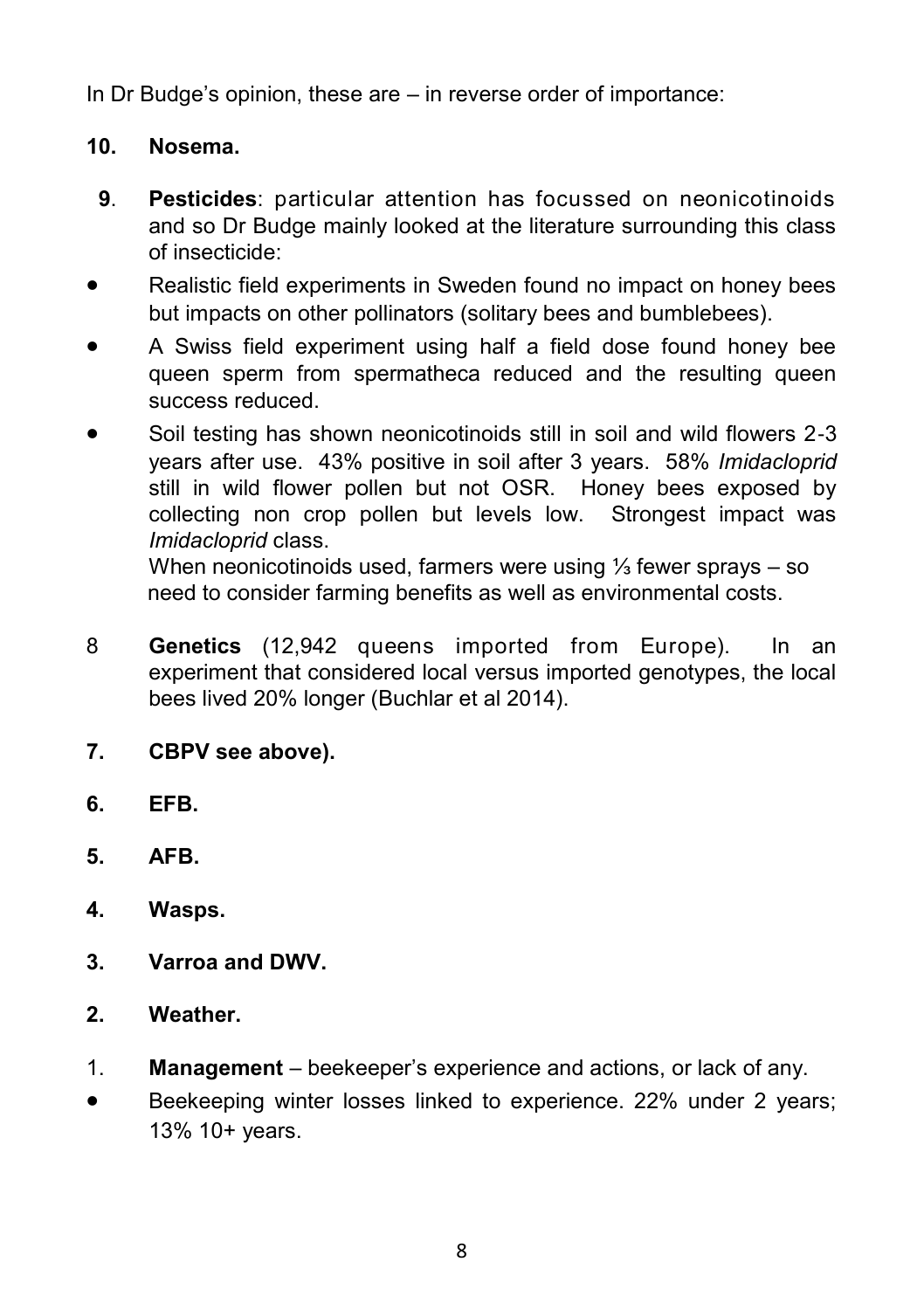**Nigel Semmence**, the Contingency Planning and Science Officer, NBU, then spoke about exotic Pests (not Tropilaelaps, which is unlikely).

#### **Small Hive Beetle**

Noted for a citrus aroma - from the yeasts it carries. It was found in Italy (Cantabria) in 2014; a 20 km radius ban on movement was imposed and a 100 km area of 100 km was monitored. 1,000 apiaries were checked and in 60 beetles were found. In any apiary where it was found, the policy was total destruction with compensation.

In 2015, it was found in a further 29 apiaries. Two sentinel apiaries were infected twice. In 2016, 4 sentinel apiaries were found infected.

Should SHB be found in the UK, the policy is eradication and containment with the destruction of all contact colonies. The policy is that there would be no compensation other than that provided by Bee Disease Insurance. Once established, the policy would be routine control using beetle traps and, possibly, nematodes.

Current NBU actions include contingency planning, a ban on imports from Italy, monitoring risk points, EPS (Exotic Pest Species) inspections and the establishment of sentinel apiaries in high risk areas.

#### **Asian Hornet**

This has an orange band on its abdomen and an orange face. There have been many reports of sightings of it from the public but, fortunately, so far, all have been false.

It is thought to have entered France in 2004; it has spread 60 km a year and reached the Channel Islands in 2016. It is thought to be able to fly 40 km/ day and to prefer an urbanised habitat. It is unusual in setting up first a primary then a secondary nest with 70% re-locating - to a better prey area. Colonies average 400 workers, max 1,742 and produce 200 queens, max 563.

Beekeepers have experienced 50% losses because the bees won't fly, rather than because many bees taken. It is hoped that there are signs of inbreeding. There is little point in trapping workers.

#### **What we can do:**

Learn about them

Register your apiary on BeeBase.

Put out traps for queens from February.

Report any Asian Hornet seen with a photo to [alertnonnative@ceh.ac.uk.](mailto:alertnonnative@ceh.ac.uk)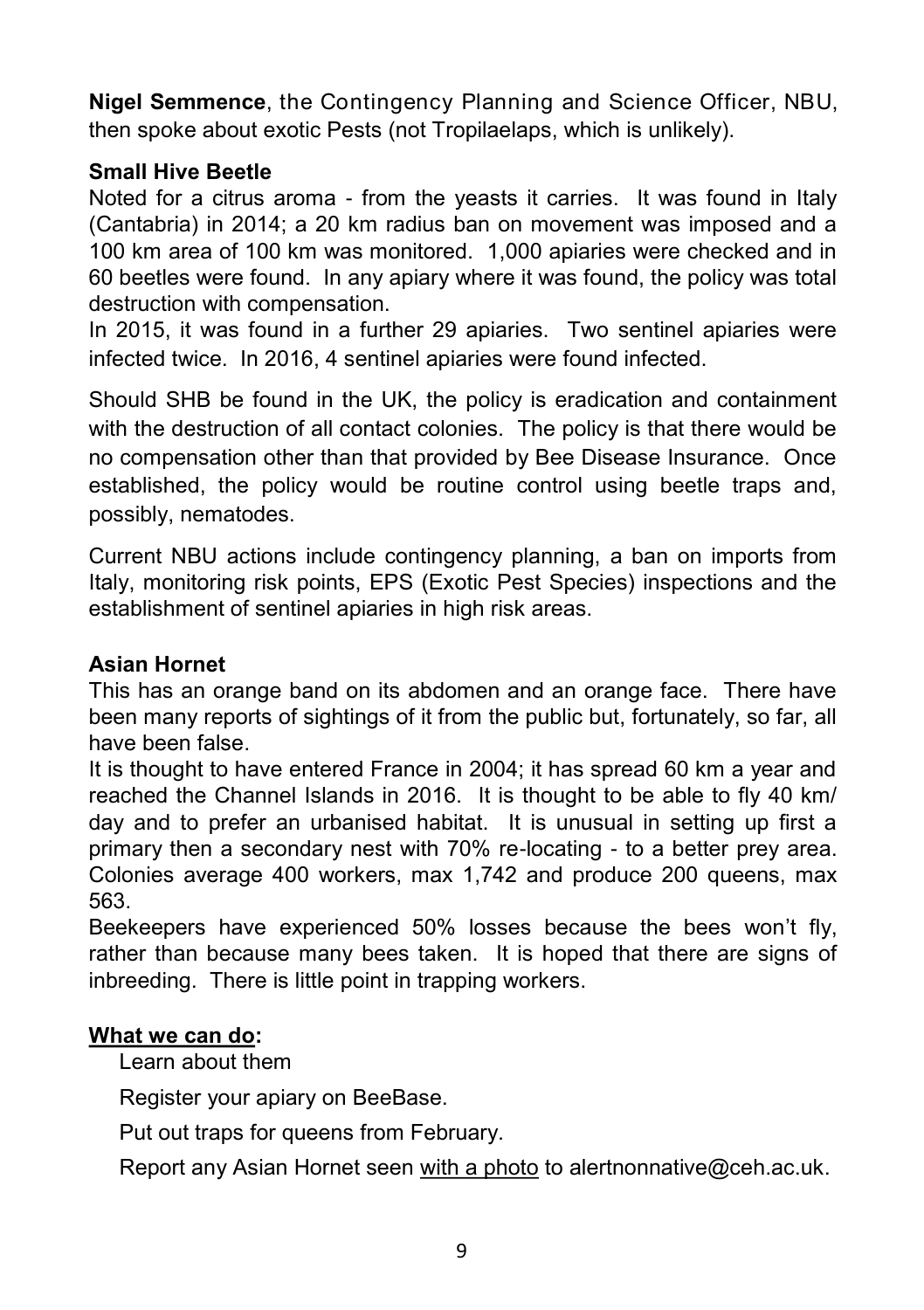**Keith Morgan** then gave the Eastern Region figures.

| <b>Apiary visits</b><br><b>Colony inspections</b><br><b>EPS inspections</b>                                                                                                    | 2015<br>1080<br>6607<br>368                               | 2016<br>735<br>4019<br>379                                                 |                                                                         |                                                                                                        |
|--------------------------------------------------------------------------------------------------------------------------------------------------------------------------------|-----------------------------------------------------------|----------------------------------------------------------------------------|-------------------------------------------------------------------------|--------------------------------------------------------------------------------------------------------|
| <b>E Region County</b><br><b>Beds</b><br><b>Cambs</b><br><b>Essex</b><br><b>Herts</b><br>Leics<br>Lincs<br><b>Norfolk</b><br><b>Suffolk</b><br><b>Rutland</b><br><b>Totals</b> | <u> 2015</u><br>0<br>0<br>0<br>0<br>1<br>1<br>4<br>0<br>0 | <u>AFB</u><br>2016<br>0<br>2<br>$\overline{3}$<br>15<br>30<br>2<br>0<br>54 | <u>EFB</u><br><u> 2015</u><br>0<br>0<br>0<br>0<br>5<br>5<br>0<br>0<br>0 | <u>2016</u><br>0<br>3<br>0<br>$\mathbf{0}$<br>$\overline{4}$<br>27<br>24<br>22<br>$\overline{0}$<br>80 |
| <b>National totals:</b><br><b>Hereford</b><br>Lincs<br><b>Norfolk</b><br>Devon<br><b>Suffolk</b>                                                                               |                                                           |                                                                            |                                                                         | 29<br>27<br>24<br>23<br>22                                                                             |
| 6,257<br><b>Number of current beekeepers</b><br><b>Number of Colonies</b>                                                                                                      |                                                           |                                                                            |                                                                         | 30,910                                                                                                 |

Authorised Varroa treatments are:

Apistan, Bayvarol, ApiLifeVar, Api-Bioxal, Thymovar, MAQS, Apitraz and Hopguard is awaiting registration.

#### **Eastern Region Research Student**

Finally, Wally Thrale said he appreciated that some county BKAs were unwilling to say whether they would support an EARS3 project until they knew what the project was but with Brexit, it was not clear what government support would be available.

**Report by Jeremy Quinlan** - Ipswich & East Suffolk BKA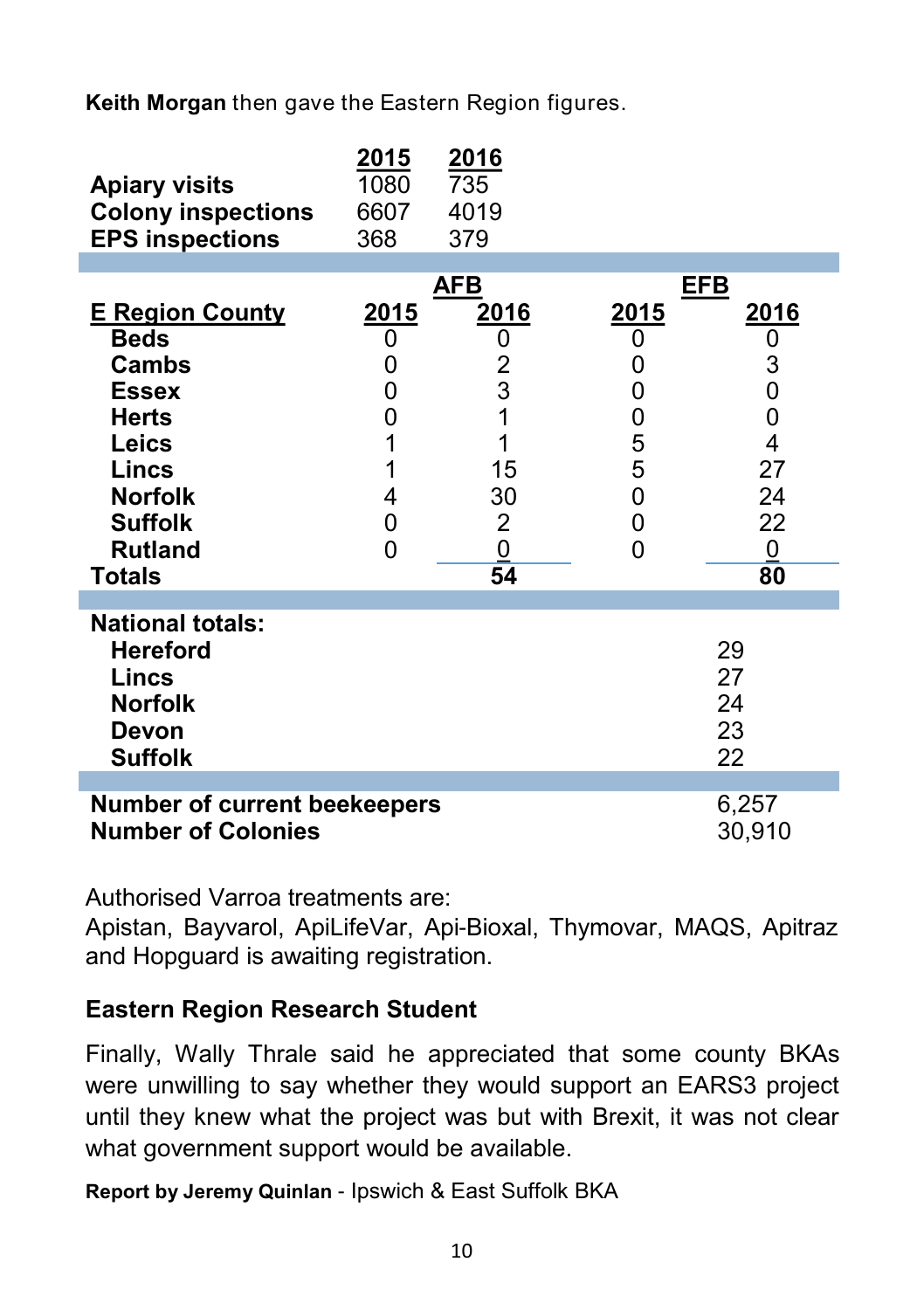## **Pollinating a Flower that Smells Like a Bee Under Attack**

A new discovery takes plants' deception of their pollinators to a whole new level. Researchers reporting in *Current Biology* found that the ornamental plant popularly known as *Giant Ceropegia* fools certain flies into pollinating it by mimicking the scent of honey bees under attack. The flies find the smell attractive because they typically dine on the drippings of honey bees that are in the clutches of a spider or other predatory insect

"These flowers have a complex morphology including trapping structures to catch pollinators, temporarily trap, and finally release them," says Stefan Döterl of the University of Salzburg in Austria. "Flowers of this plant mimic alarm substances of western honey bees to lure food-stealing flies as pollinators. Flies are attracted to the flowers, expecting a meal, but instead of just finding an attacked honey bee, they are temporarily trapped in the non -rewarding flowers and used as pollinators."

About four to six percent of plants, including the fly-pollinated genus *Ceropegia*, are pollinated by deceit. They engage in false advertising by appearing to offer a reward, such as pollen or nectar, a mating partner, or an egg-laying site. The new study is among the first to describe a plant that achieves pollination by mimicking the scent of an adult carnivorous animal's meal.



This photograph shows a dead honey bee being eaten by a spider and foodstealing kleptoparasitic flies.

Photograph - *Journal of Current Biology*

The flies are known as kleptoparasites, and they feed on honey bees eaten by spiders.

Researchers wondered how these flies were finding the dead honey bees. The drop of venom that is visible at the tip of the bee's sting is the clue to how they do it.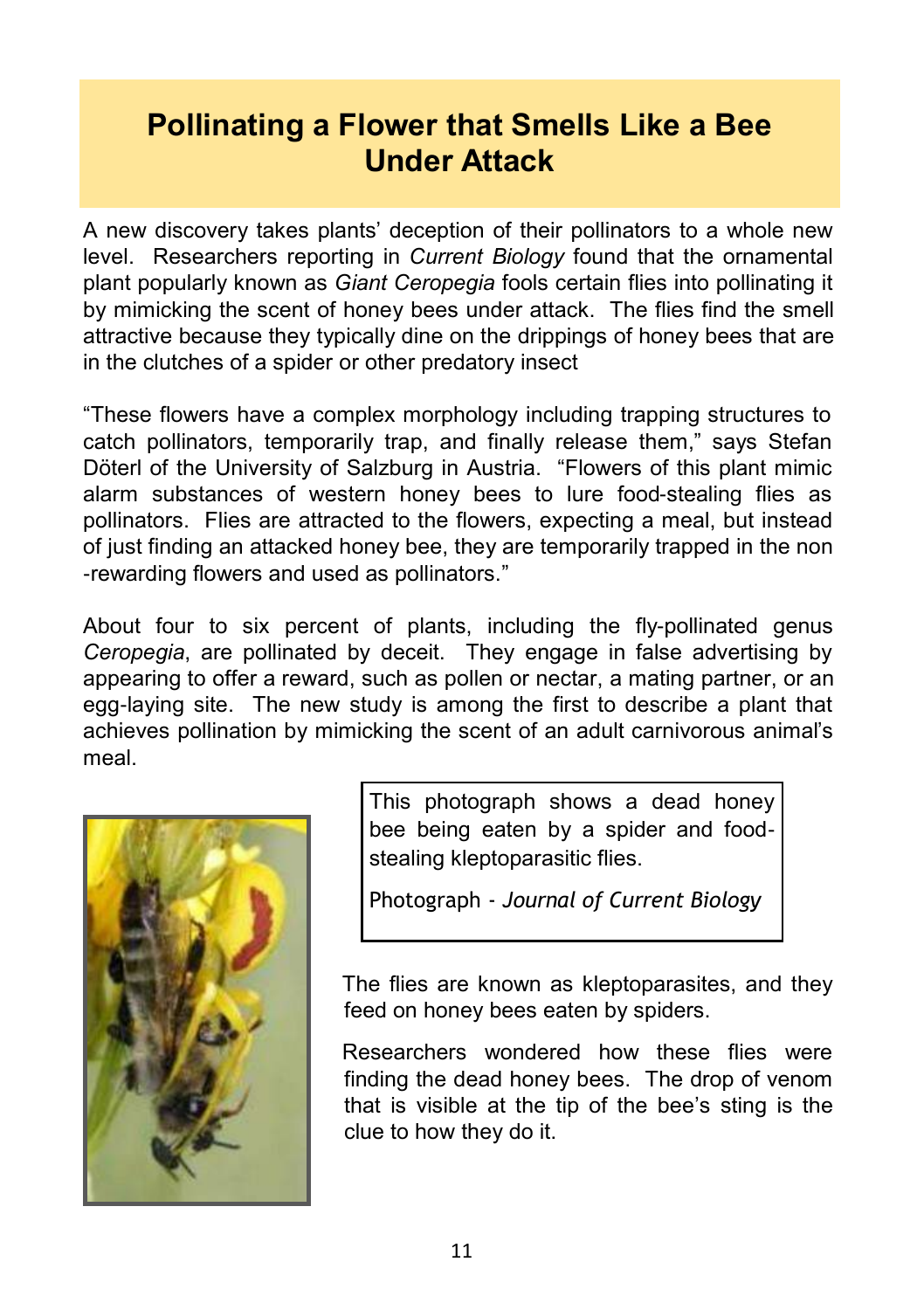Researchers observing honey bees caught by a spider noticed that the bee extrudes its sting and releases a drop of venom. The bees' venom contains volatile alarm pheromones, which serve to call and attract nest mates for help. They wondered whether the plant might be taking advantage of this kairomone.

Preliminary experiments showed that honey bees under simulated attack are highly attractive to the flies. The researchers then showed that the floral scent of *C. sandersonii* is comparable to volatiles released from honey the bees when under simulated attack. Some of these shared compounds are strong attractants for these insects which lures the flies into the plants' trap flowers.

**PETER DALBY - PEBADALE APIARIES** For all your beekeeping and apitherapy supplies **Large Stock held - all year round** *Competitive prices; any item not stocked to special order* **37 Cecil Road, Cheshunt, Hertfordshire EN8 8TN Tel: 01992 622645 Email: pebadalebees@btinternet.com Open Mon - Sat (any reasonable time) CLOSED SUNDAY** Telephone before calling **Agent for E H Thorne and Northern Bee Books**

#### *Courtesy of Reigate Beekeepers Association—via ebees*

#### **THINGS TO DO IN SPRING - Supplementary Feeding.**

**In an ideal world, the bees should have been left with enough honey, or given sufficient sugar syrup the previous autumn, to see them safely through the winter and spring. Unseasonably mild weather, such as we have had recently, keeps the bees more active than usual, and consequently, stores may run low in the New Year.**

Any deficiencies in stores in early spring will have to be made up for with candy (fondant), as sugar syrup is thought to excite the bees too much whilst they are clustering and the added moisture causes problems when regular cleansing flights are impossible.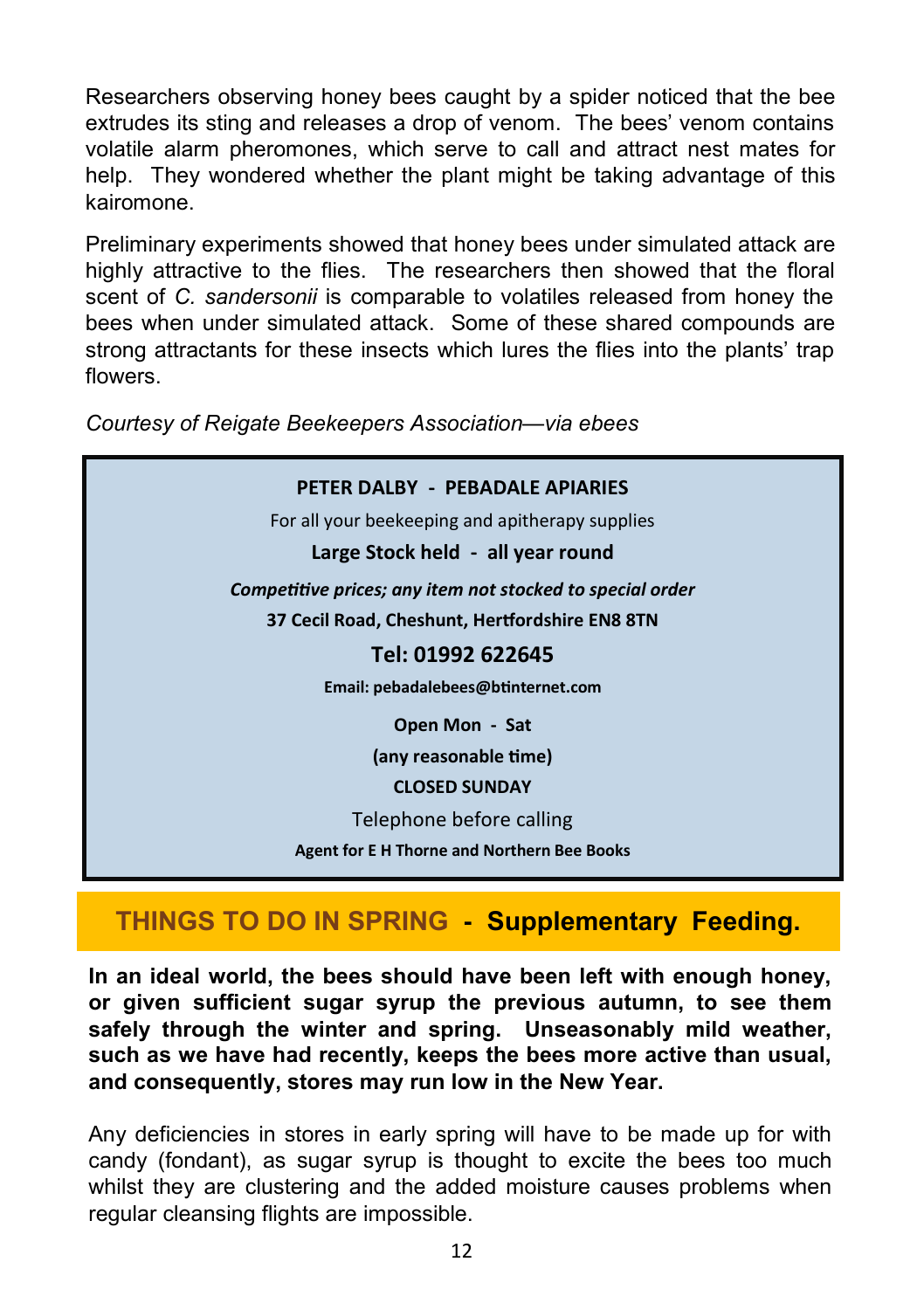A colony actually eats very little during the early winter months, only about half a pound a week if it is cold. It used to be customary to give the bees a Christmas present of a block of candy, but the end of January/early February is usually quite early enough, as that is when the queen really starts laying again, and food consumption goes up increasingly sharply.

Candy (fondant) is not an ideal winter food, as it needs water to dilute it before the bees can utilise it. Luckily, even if they can't fly because of the cold, there is usually enough condensation available inside the hive. Sometimes the bees eat their way to one end of the hive, and then get stuck there if the weather turns very cold, as they cannot pass the foodless gap in the middle of the hive to reach the stores at the other end (isolation starvation). The bees have to be in contact with the food at all times when it is cold. A block of fondant will give them that bridge. We once had a four frame nuc that escaped the feeding programme and it was fed fondant continuously from November until March, when the weather was warm enough to feed syrup. They went on to build up well, so I know from experience that it can be a life saver, even if its not ideal!.

How do you feed fondant? It usually comes in 12kg boxes, and the easiest way is to cut off a two inch slice. This will weigh about two to two and a half pounds, and is thin enough to fit over the feed hole, underneath the roof. If you want to use a thicker slice, an eke will be needed to accommodate it. (your shallow Apiguard eke is ideal). Covering the fondant with cling-film stops it drying out, whilst letting you see when it needs replacing. (Don't be surprised if the cling-film disappears into the hive and eventually comes out of the front door, that is just bees being tidy!) You can also put the fondant into the clear plastic boxes that Indian take-aways come in. The bees don't mind vindaloo fondant, you can easily see when they need replacing, and it solves the cling-film problem.

**Monthly Work for February.** (Very generally - it will be dependent upon actual weather conditions at the time)

Bees should be flying on several days this month, and the water carriers and pollen collectors will be busy. On a mild day, watch at hive entrance to see that all looks normal. An inactive colony may have died. Check, and if so, close it up or remove it from the apiary to prevent robbing. If the crown board or roof are very damp, change them on a mild day. This is where open mesh floors are a great help as they allow better ventilation than solid floors. Top up the fondant if needed.

*Judith Rowbottom* - Harrogate & Ripon BKA - via ebees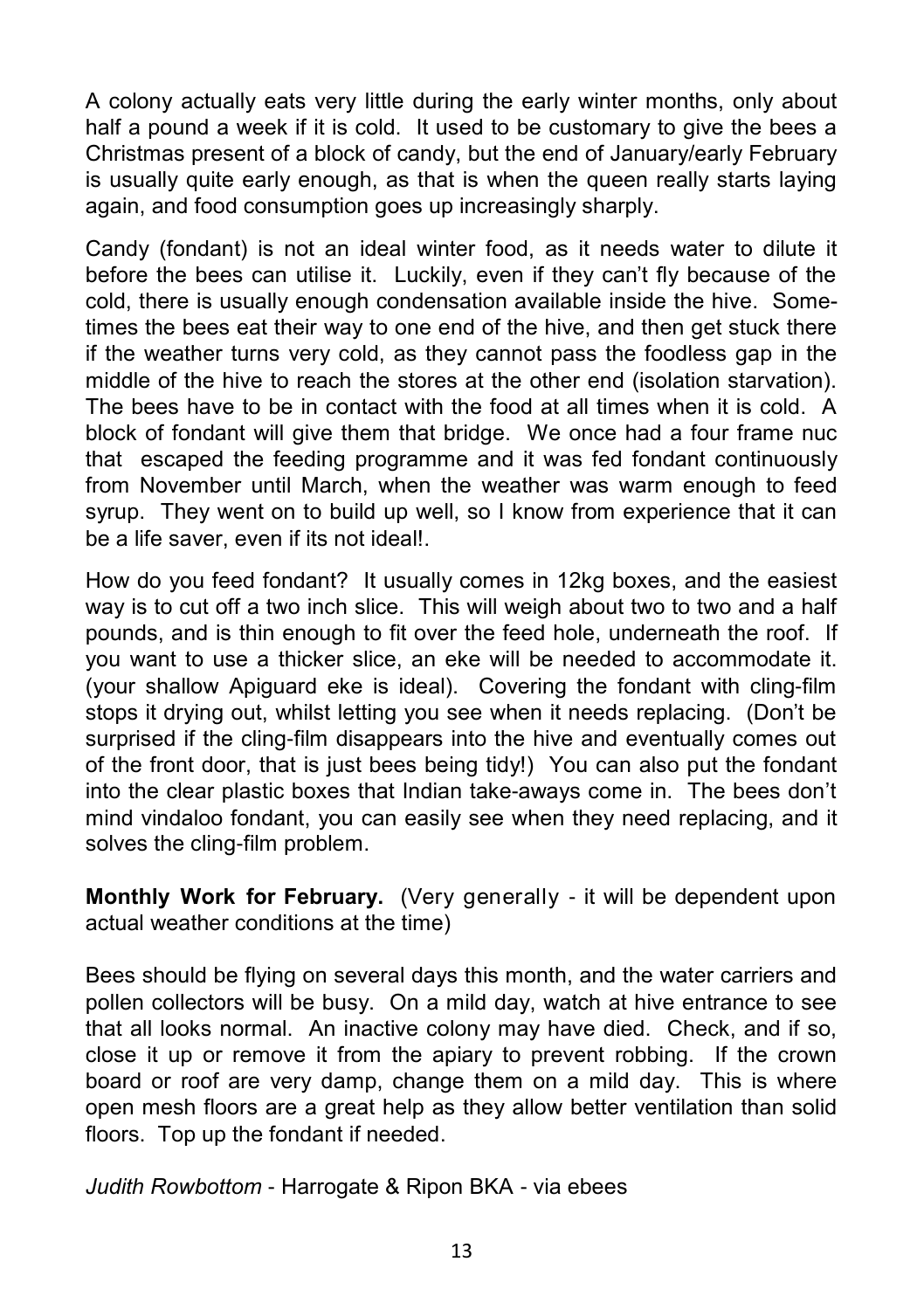## **Just before it rains, bees are extra busy**

The research, which involved attaching RF trackers to three hundred individual honeybees to track their movements and behaviour, suggests bees are very good at detecting atmospheric changes, such as that of temperature, pressure, and humidity that often come along just before changes in weather are likely to occur.

Just before a rainy day, honeybees were found to spend more time flying around outside the hive, looking for nectar and pollinating plants, but on days following rainfall, when it would be perfectly sunny outside, bees were a bit lazier and stayed around at the hive longer. On sunnier days, honey bees would spend less time outside the hive foraging, and would return to the hive earlier than they would on days just before it rained.



This behaviour also suggests honey bees are excellent preparers and know when to take advantage of flowers and food gathering before rain makes that difficult. While it is raining they also use the time they have to process the resources they have just collected. In these ways, even when a long period of bad weather is due, honey bees try to ensure their survival.

Source: *Insect Science via New Scientist and Ipswich & East Suffolk BKA*

## **The Bee Shed**

**Approved** *N***ational** *B***ee** *S***upplies Stockist and Distributor**

A Range of Frames and Foundation

Hives and Hive Parts, Tools and Equipment

Open by Appointment: Please call Wendy on **07764 609 803** or

Email: [beeshed@btinternet.com](mailto:beeshed@btinternet.com) 

**f** The Bee Shed Stock

#### **Meepshole, Great Prestons Lane,**

**Stock, Essex CM4 9RL**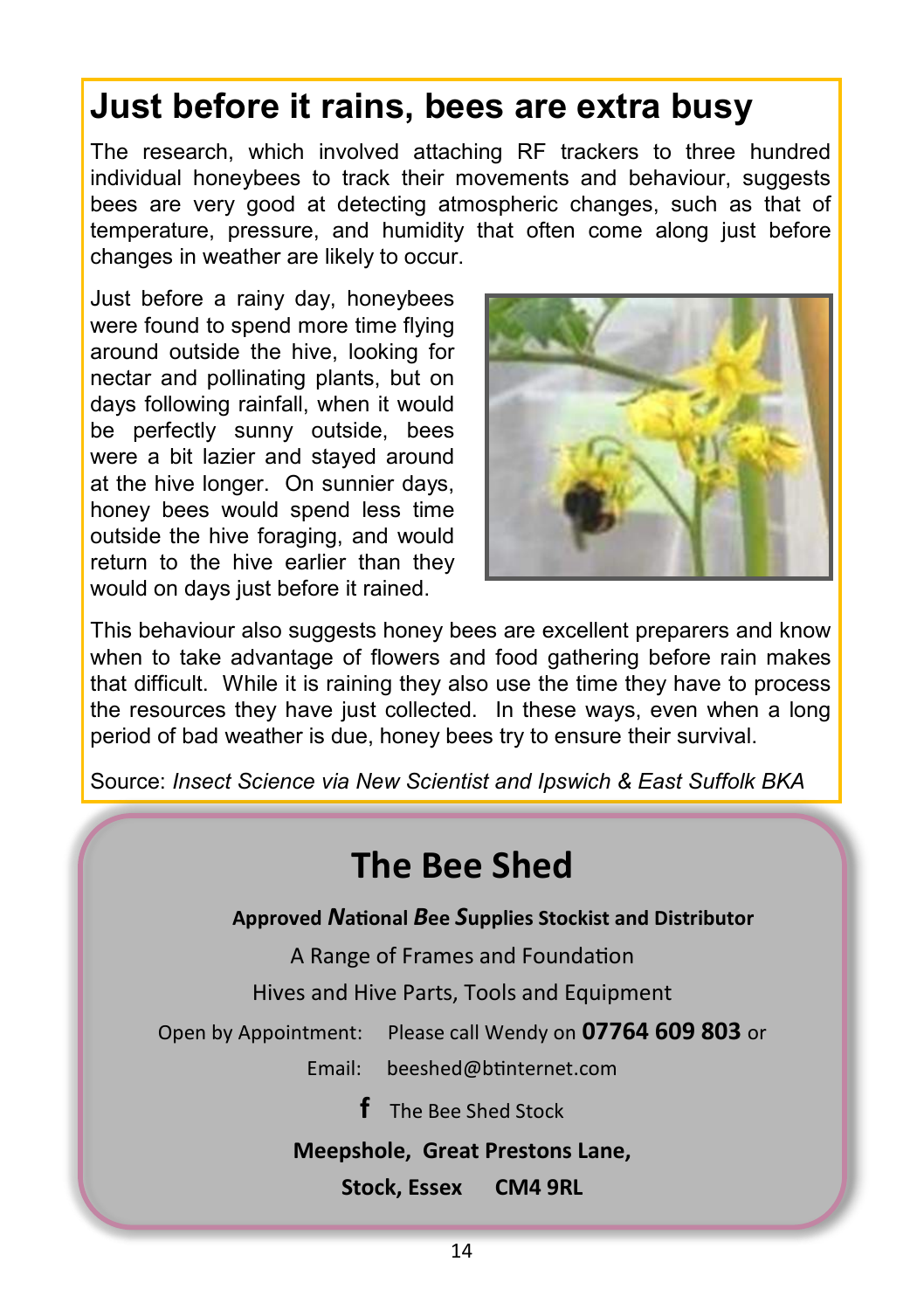#### **Who's who and how to contact them**

**President of EBKA** Pat Allen Hon CLM

#### **Trustees:**

| Chairman: Ian Nichols         | 17 Dyers Hall Road, Leytonstone, London E11 4AD                     |  |  |  |
|-------------------------------|---------------------------------------------------------------------|--|--|--|
|                               | email ian@iannichols.demon.co.uk tel. 0208 558 4733 / 07980 299 638 |  |  |  |
| Secretary: Michael Webb       | 19 Ingrebourne Gardens, Upminster, Essex RM14 1BQ                   |  |  |  |
|                               | email qsecebka@virginmedia.com tel. 01708 250 606 / 07712 490 511   |  |  |  |
| <b>Treasurer: Bob Manning</b> | 12, Moorland Close, Collier Row, RM5 2AB                            |  |  |  |
|                               | email treasurer@ebka.org tel: 01708 760 770                         |  |  |  |

#### **Divisional Trustees:**

| <b>Braintree</b>        | <b>Stuart Mitson</b>   | stuart.mitson@btinternet.com    |
|-------------------------|------------------------|---------------------------------|
| Chelmsford              | Peter Aldridge         | phaldridge@btinternet.com       |
| Colchester              | <b>Tom Geddes</b>      | tom.geddes@btinternet.com       |
| Dengie Hundred & Maldon | <b>Mark Hallows</b>    | trustee@dmbka.org.uk            |
| <b>Epping Forest</b>    | <b>Mark Chambers</b>   | markachambers13@gmail.com       |
| Harlow                  | <b>Martin Cavalier</b> | cavalier@btinternet.com         |
| Romford                 | <b>Paul Wiltshire</b>  | paul.g.wiltshire@btinternet.com |
| Saffron Walden          | <b>Richard Ridler</b>  | richard.ridler@uwclub.net       |
| Southend                | Marquerita Wilson      | philandritawilson@sky.com       |

#### **Divisional Contacts:**

**Braintree**: Jan French 07725 166 609 **Chelmsford**: Brian Spencer 01245 490 843 **Colchester**: Morag Chase 01206 522 576 **D.H. & Maldon**: Kate Tuerena 07801 984 446 **Harlow**: Nick Holmes 07730 735 752 **Epping Forest**: Robin Harman 07971 237 312 **Romford:** Pat Allen 01708 220 897 **Saffron Walden**: Vanessa Wilkinson 01799 542 337 **Southend: Chad Colby-Blake 01702 302 209** 

**EBKA Education Contact:** Jane Ridler Old Barn House, 36 Walden Road, Sewards End, Saffron Walden, Essex CB10 2LF 01799 218 023 jane.ridler@uwclub.net

**EBKA Examinations Secretary:** Pat Allen , 8 Franks Cottages, St Mary's Lane, Upminster,

Essex RM14 3NU 01708 220 897 pat.allen@btconnect.com

#### *The Essex Beekeeper* **Magazine:**

| Editor:<br>Advertising:<br>Mailing Secretary: Mary Heyes                              | Jean Smye,<br>Jean Smye | email:<br>email:<br>email: | ml.heves@virgin.net | ismye@sky.com tel. 07731 856 361<br>jsmye@sky.com tel. 07731 856 361 |  |
|---------------------------------------------------------------------------------------|-------------------------|----------------------------|---------------------|----------------------------------------------------------------------|--|
| Printed by Streamset, 12 Rose Way, Purdeys Industrial Estate, Rochford, Essex SS4 1LY |                         |                            |                     |                                                                      |  |
| Web site:                                                                             | Nick Holmes             | email:                     |                     | webmaster@essexbeekeepers.com                                        |  |

### **Regional Bee Inspectors for EBKA Region:**

Epping Forest and Romford Divisions (excluding Brentwood):

Diane Steele diane.steele@fera.gsi.gov.uk tel.

All other Divisions:

Keith Morgan keith.morgan@fera.gsi.gov.uk tel. 01485 520 838 or 07919 004 215